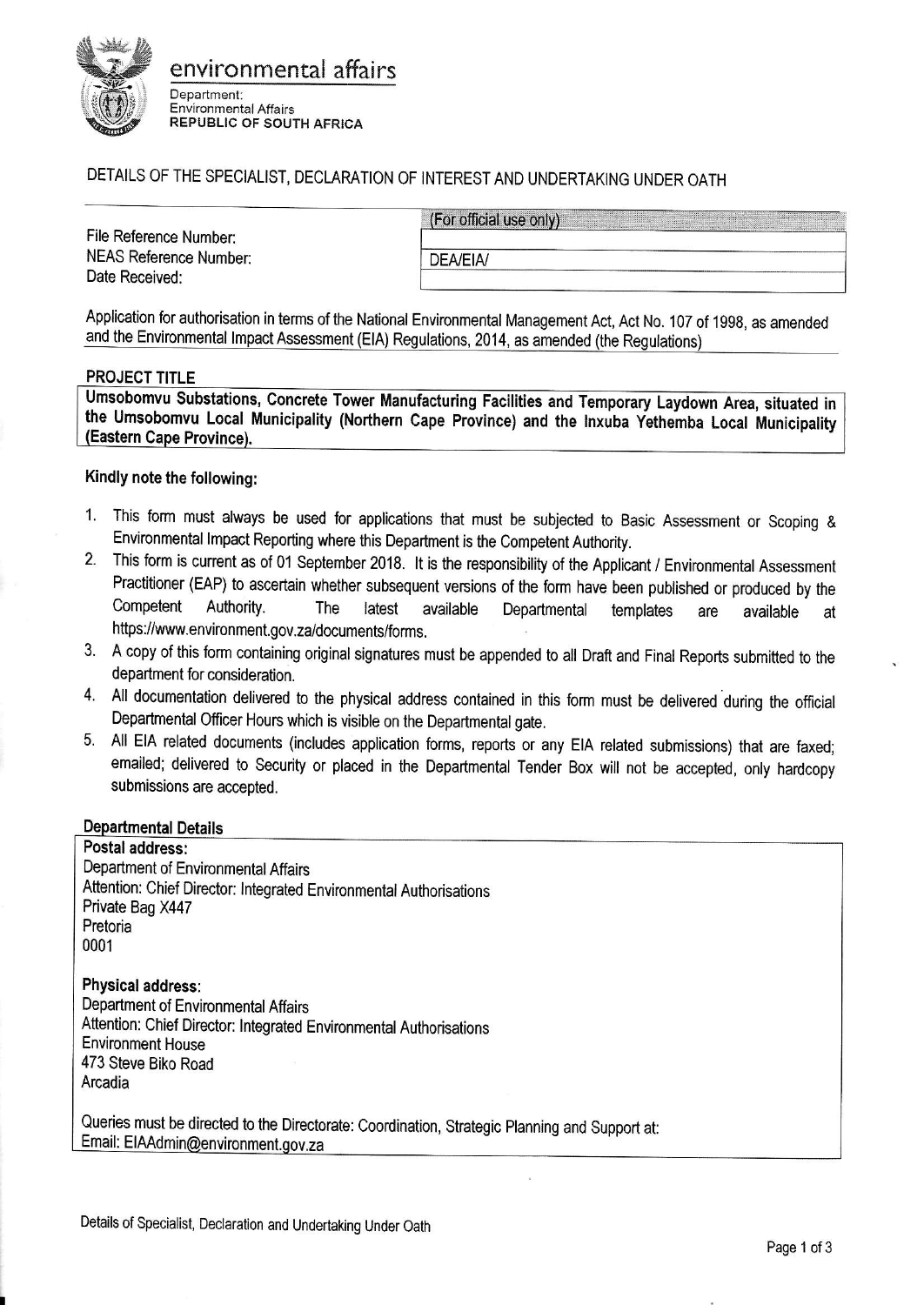### 1. SPECIALIST INFORMATION

| <b>Specialist Company Name:</b>   | <b>NATURA VIVA CC</b>                                                             |   |       |             |     |  |  |
|-----------------------------------|-----------------------------------------------------------------------------------|---|-------|-------------|-----|--|--|
| <b>B-BBEE</b>                     | Contribution level (indicate 1                                                    | 4 |       | Percentage  | 100 |  |  |
|                                   | to 8 or non-compliant)                                                            |   |       | Procurement |     |  |  |
|                                   |                                                                                   |   |       | recognition |     |  |  |
| Specialist name:                  | Dr John Edward Almond                                                             |   |       |             |     |  |  |
| <b>Specialist Qualifications:</b> | PhD (palaeontology)                                                               |   |       |             |     |  |  |
| Professional                      | Palaeontological Society of Southern Africa, Association of Professional Heritage |   |       |             |     |  |  |
| affiliation/registration:         | Practitioners (W Cape)                                                            |   |       |             |     |  |  |
| Physical address:                 | 76 Breda Park, Breda Street, Oranjezicht, CAPE TOWN                               |   |       |             |     |  |  |
| Postal address:                   | PO Box 12410 Mill Street, Cape Town                                               |   |       |             |     |  |  |
| Postal code:                      | 8010                                                                              |   | Cell: | n/a         |     |  |  |
| Telephone:                        | 021 462 3622                                                                      |   | Fax:  | n/a         |     |  |  |
| E-mail:                           | naturaviva@universe.co.za                                                         |   |       |             |     |  |  |

## 2. DECLARATION BY THE SPECIALIST

l, Dr John Edward Almond, declare that -

- . I act as the independent specialist in this application;
- I will perform the work relating to the application in an objective manner, even if this results in views and findings that are not favourable to the applicant;
- I declare that there are no circumstances that may compromise my objectivity in performing such work;
- . I have expertise in conducting the specialist report relevant to this application, including knowledge of the Act, Regulations and any guidelines that have relevance to the proposed activity;
- . I will comply with the Act, Regulations and all other applicable legislation;
- I have no, and will not engage in, conflicting interests in the undertaking of the activity;
- . I undertake to disclose to the applicant and the competent authority all material information in my possession that reasonably has or may have the potential of influencing - any decision to be taken with respect to the application by the competent authority; and - the objectivity of any report, plan or document to be prepared by myself for submission to the competent authority;
- all the particulars furnished by me in this form are true and correct; and
- I realise that a false declaration is an offence in terms of regulation 48 and is punishable in terms of section 24F of the Act.

The E Almond

Signature of the Specialist

Natura Viva cc

Name of Company:

 $16k$   $f$ ey binser  $1c4$ 

Date